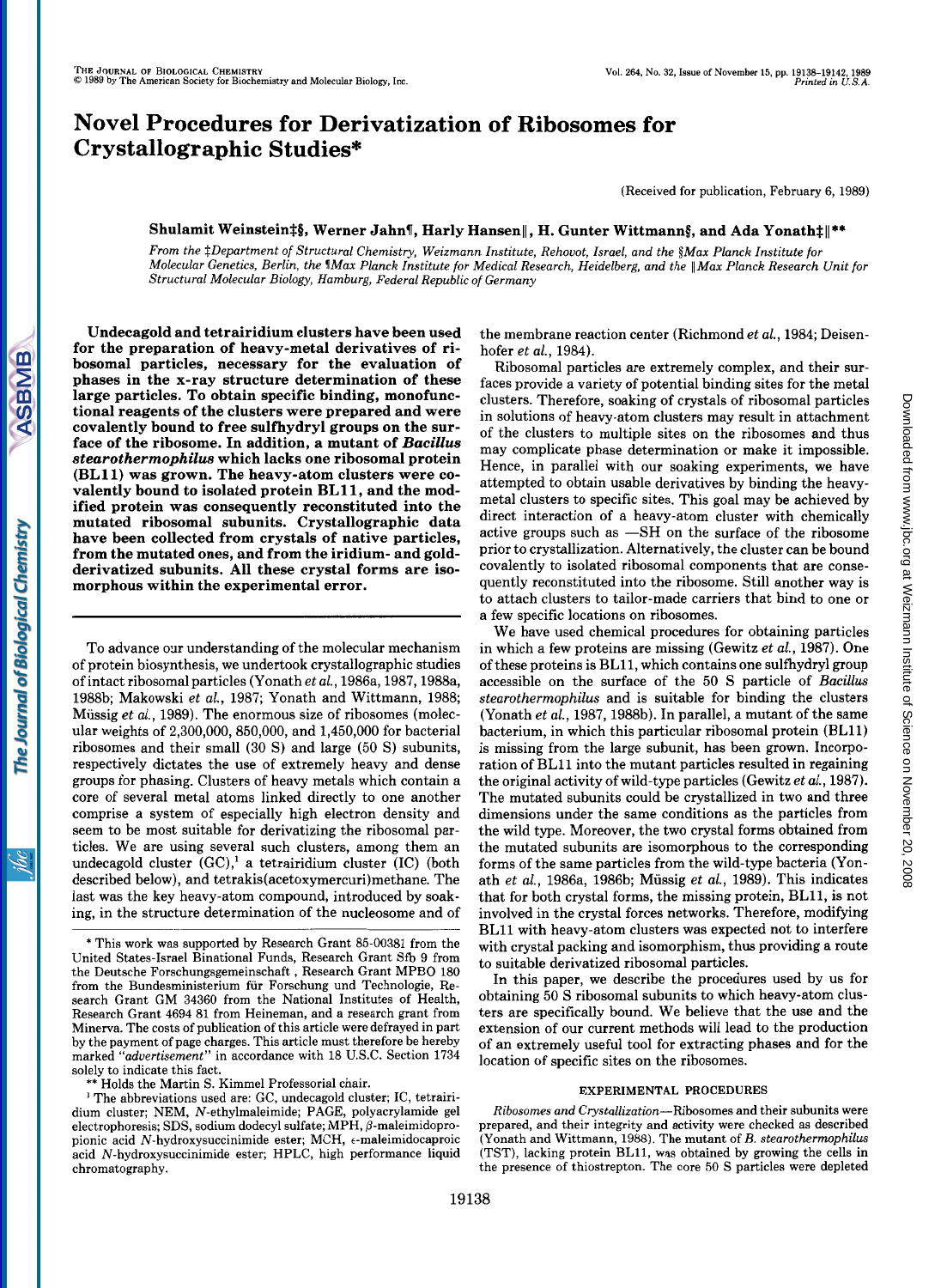*Crystallography of Ribosomes: Metal Clusters Derivatization* **19139** 



 $Ir_4(CO)_8(PA_3)_3(PA_2A')$ 

FIG. 1. a, schematic presentation of the undecagold cluster, depicting the gold core of 8.2 *8,* diameter and the arrangement of the ligands around it. The scheme is based on the crystal structure of a similar undecagold cluster (Bellon et al., 1972; Wall et al., 1982). b, schematic presentation of the tetrairidium cluster, depicting the tetrahedral arrangement of the four metal atoms. The scheme is based on the structure of similar compounds (Wilkes, 1966). *IR,* iridium;  $PA$ , similar to  $PAr<sub>3</sub>$  in a, but the aromatic rings are aliphalic side chains, with A, A' defined in the figure.

of six proteins (BL1, BL6, BL10, BL11, BL12, and BL16) as described by Gewitz *et* al. (1987). The procedures for growing three-dimensional crystals and two-dimensional sheets were described in detail (Yonath et al., 1986a, 1987, 1988a, 1988b; Arad et al., 1984, 1987; Glotz et al., 1987; Makowski et al., 1987; Yonath and Wittmann, 1988; Müssig et al., 1989).

Determination of Exposed Sulfhydryl Groups-<sup>14</sup>C-Labeled Nethylmaleimide (NEM) was reacted with ribosomal particles to determine the accessibility of sulfhydryl groups on the 50 S subunits from *B.* stearothermophilus and from Halobacterium marismortui. The proteins that bound  $N$ -ethylmaleimide were identified by locating the radioactivity in two-dimensional polyacrylamide gel electrophoresis (PAGE) of the ribosomal proteins. Two-dimensional PAGE experiments were conducted as described by Kaltschmidt and Wittmann (1970).

Preparation *of* Activated Gold and Iridium Clusters-The undecagold cluster was prepared by a modification of the method described by Bartlett et al. (1978). We used the cluster with seven tris-[p- **(aminomethyl)phenyl]phosphine** groups (Fig. la, cluster with all *R* =  $NH<sub>2</sub>$ ), and in addition, we prepared another modification of the same cluster in which hydroxyethyl and acetyl groups were bound to all 21 amino nitrogen atoms of **tris-[p-(aminomethyl)phenyl]phosphine**  (Fig. 1*a*, cluster with all *R* groups as in  $a(1)$ ). This new compound is soluble in water even at very high salt concentration (3.5 **M).** Details of the synthesis are described elsewhere (Jahn, 1989b). This *N*peracetylated cluster was transformed to a monoamino cluster (Fig. 1*a*, cluster with six PAr<sub>3</sub> as in  $a(1)$  and one PAr<sub>3</sub> as in  $a(2)$ ) by ligand exchange (Jahn, 1989b). For all preparative experiments, the concentration of the gold cluster was estimated based on the extinction coefficient of a similar undecagold cluster, as determined by Reardon

and Frey (1984). **A** water-soluble tetrairidium cluster (Fig. lb) was prepared from dodecacarbonyl tetrairidium by exchange of four carbonyl groups by **tris-(2-ethoxycarbonylethy1)phosphine.** After partial reaction with ammonia, a monoester-undecaamide was isolated. The latter was reacted with ethylenediamine to yield a monoamino tetrairidium cluster (Jahn, 1989a).

A bifunctional reagent was attached to the free amino group on the clusters via an N-hydroxysuccinimide ester, introducing a maleimido group for covalent binding to ribosomal particles through accessible sulfhydryl groups. The maleimido derivatives were prepared by reacting the clusters with  $\beta$ -maleimidopropionic acid-Nhydroxysuccinimide ester (MPH) to yield clusters with the group -  $COCH<sub>2</sub>CH<sub>2</sub>(N-maleimide)$  bound to the amino-nitrogen atom. In several experiments, the maleimido group was attached through a longer arm, using  $\epsilon$ -maleimidocaproic acid N-hydroxysuccinimide ester (MCH). The detailed procedure is described elsewhere.' The products were used immediately after preparation or kept for no longer than 2 days at  $-80^{\circ}$ C.

Binding *of NEM* and *of* the Heavy Atom Clusters to Protein BL11- NEM, GC, and IC were covalently attached to protein BLll to produce BLll(NEM), BLll(GC), and BLll(1C). Protein BLll was isolated from the wild-type ribosomes as described by Gewitz et al. (1987). The reaction was carried out under denaturation conditions (in solution A: 6 M urea, 70 mM sodium chloride, and 15 mM acetate buffer, pH 5.4). In binding NEM, 100-fold excess of the reagent was added, and the reaction mixture was kept at 4°C for 40 h. The mixture was treated with 20  $\mu$ l of 0.5 **M** dithiothreitol, and the excess NEM was removed by dialysis. The extent **of** binding was estimated

Ìвс

W. Jahn and S. Weinstein, unpublished results.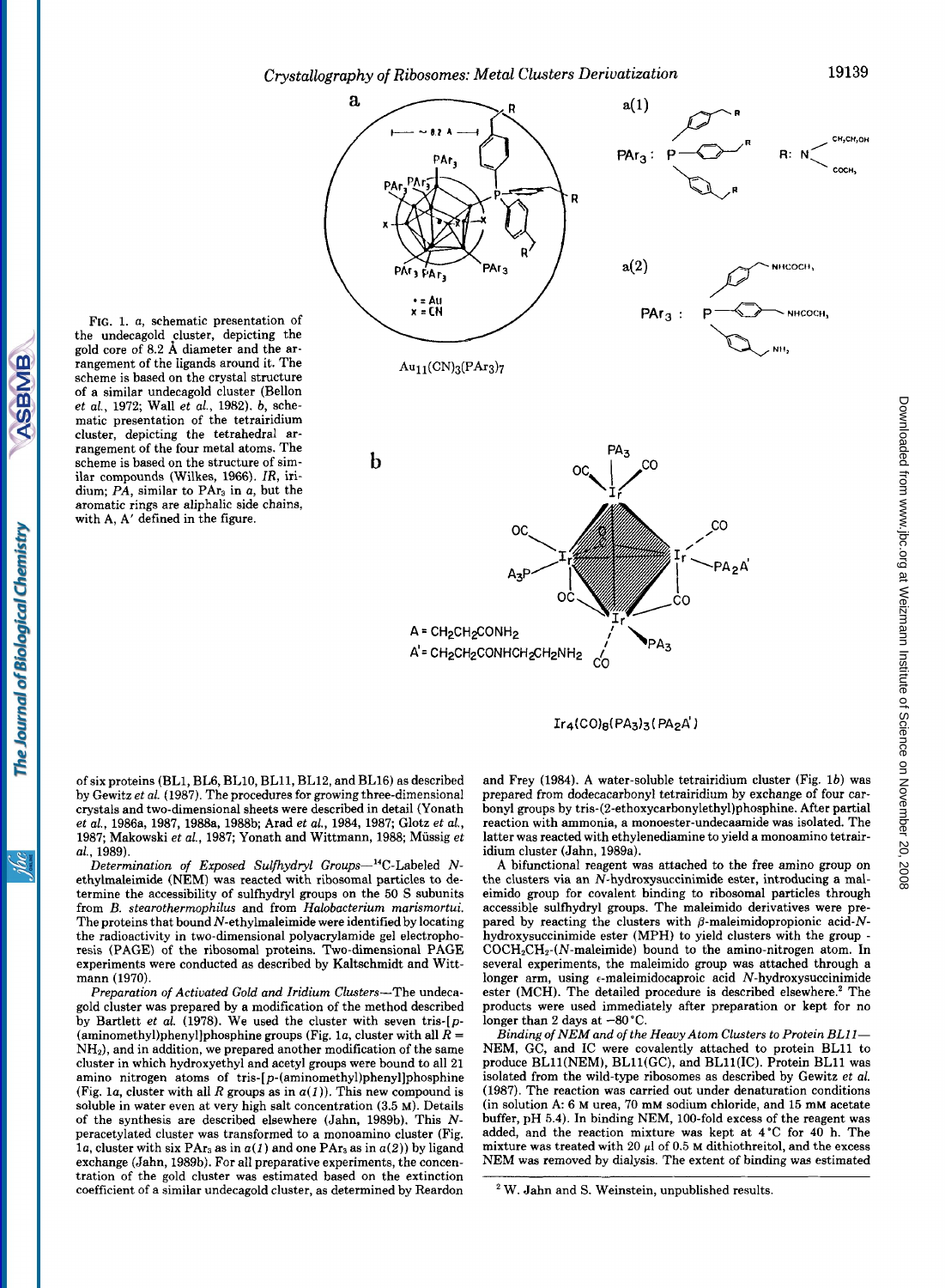by measuring the radioactivity associated with the protein. For binding the clusters, BLll in solution A was added to the dry maleimido derivatives of the clusters, to yield a 15-fold M excess of the clusters to the protein. The reaction mixture was kept at 4°C for 40 h and then treated with 20  $\mu$ l of 0.5 M dithiothreitol. A small aliquot was analyzed by 15% SDS-PAGE and by HPLC to determine the extent of reaction. Unreacted clusters and traces of BLll were removed by gel filtration on Sephadex (3-75 at 4°C in buffer R, described below. The fractions containing the derivatized protein were identified by SDS-gel electrophoresis. BLll(GC) was heated (in buffer R) for a few hours or left at 4 "C for a few days, and its integrity and stability were determined by HPLC or by gel electrophoresis.

Reconstitution *of* Derivatized EL11 into Mutated **50** *S* Subunits-Derivatized BLll in the urea solution was dialyzed against reconstitution buffer R of the composition: 20 mM Tris buffer, pH 7.5, 20 mM magnesium acetate, 0.4 M ammonium chloride, 0.2 mM EDTA, and 4 mM mercaptoethanol. The reconstitution was performed as described by Gewitz et *al.* (1987), the protein to 50 S subunit ratio being 1.5 and the reaction time 50 min. The reaction mixture was separated on a Sephadex G-75 column at  $4^{\circ}$ C in a buffer chosen according to the intended further use of the reconstituted subunits (e.g. crystallization and two-dimensional PAGE analysis).

Direct Binding *of* NEM and *of* the Heavy-metal Clusters to Ribosomal Particles-Ribosomal particles were dialyzed to remove all traces of mercaptoethanol and to obtain the desired pH for reaction. The dialysis buffers were those in which the ribosomes were originally prepared and stored, except for the omission of mercaptoethanol. When **5.4** was the derived pH for reaction, sodium acetate was used. In the case of *H.* marismortui, the concentrations of potassium and magnesium chloride in the buffers were also varied. NEM, dissolved in the same buffer as used for the reaction, was added in about 100 fold excess, and the mixture was left to react at 4°C for **48** h. The reaction was stopped with dithiothreitol and dialyzed to remove excess NEM. When binding the clusters, they were added in about 150-fold M excess. The mixture was left to react for 48 h at 4°C and stopped by dithiothreitol. The ribosomal subunits were separated from their reaction mixture by gel filtration on a Sephadex G-75 column in the appropriate buffer.

Neutron Activation Analysis *of* Gold and Iridium-The 50 S subunits that had been derivatized with heavy-metal clusters were irradiated in the core of the nuclear reactor in the Soreq Nuclear Research Center, Israel Atomic Energy Commission, for 105 min in a flux of  $2.10^{13}$  ns<sup>-1</sup> cm<sup>-2</sup>. After 4 days, needed for decay of short lived isotopes, the samples were measured in a  $\gamma$ -spectrometer (100 ml of Ge(Li)) for 10 min.

Crystallographic Data-Crystallographic data were collected at 85 K on film, using the rotation camera, with synchrotron radiation  $(\lambda)$  $= 1 -1.5$  Å), at crystal to film distances of 180-600 mm.

### **RESULTS AND DISCUSSION**

We have used two clusters for specific binding to 50 S subunits: GC and IC with molecular masses of 6500 and 2000 daltons, respectively. According to Crick and Magdoff (1956) and assuming full occupancy in one binding site, the average change in diffraction intensities induced by binding of the undecagold cluster to the 50 S subunit is expected to be 16% and that of the iridium 10%. Hence, provided these requirements are fulfilled, the clusters are likely to be suitable for extracting phases. The diameter of the heavy atom core of the GC is  $8.2 \text{ Å}$  (Bellon *et al.*, 1972) and that of the iridium is about 5 **A** (Wilkes, 1966). Thus, the IC is suitable for studies at higher resolution than the GC. The densities of the electrons around the metal cores are  $3.0$  and  $4.7$  electrons/ $\hat{A}^3$  for the GC and IC, respectively. These values show that although the IC is relatively light, it might bring about significant intensity changes.

Crystals of **30** S ribosomal subunits from *Thermus thermophilus* as well as 50 S from *H. marismortui* and from *B. stearothermophilus* (Yonath *et al.,* 1986a, 1986b, 1988a, 1988b; Miissig *et al.,* 1989), obtained in our laboratory, were soaked in solutions of the gold cluster in which all the phosphine groups carried free benzyl-amino groups (Fig. la, cluster with  $R = NH<sub>2</sub>$ ) and in solutions of the iridium cluster (Fig. 1b).

For each of these crystal types, the native and the soaked crystals show isomorphous unit cell constants (at 12-18 **A).** 

The clusters were also prepared as monofunctional reagents for binding to accessible  $-SH$  groups. These were used to label the ribosomal particles in two ways. One way was to react the activated clusters with the intact particles, and the second was to react them with an isolated ribosomal protein that was subsequently incorporated into the ribosomal subunit. Free sulfhydryls on the surface of the 50 S subunit were located by reaction with radioactive NEM followed by polyacrylamide gel electrophoresis of the ribosomal proteins. Those proteins that had reacted with NEM were identified by the radioactivity in their corresponding spots. We were able to define conditions under which two proteins in the 50 S subunits from *B. stearothermophilus* were bound to NEM, whereas in the 50 S subunits from *H. marismortui,* most of the radioactivity was associated with one protein.

Since the gold cluster is rather bulky, its accessibility was varied by attaching to it the maleimido group through straight chain molecules of differing lengths *(i.e.,* MPH and MCH). In addition, the  $-SH$  groups on the surface of the 50 S particle were also extended by attaching to them a long chain residue (details will be published elsewhere). 14C-labeling of the gold cluster as well as neutron activation analysis of both the gold and the iridium clusters enabled us to determine the extent of binding of the cluster to the particles. The results of both analytical methods show that a spacer of minimum length of about 10  $\AA$  between the  $-SH$  group of a ribosomal protein and the nitrogen atom of the cluster is needed to allow binding of the gold cluster directly to the 50 S particle. ried by attaching to it the male<br>imido group through straight (i.e., MPH and MCH). a addition, the —SH groups on the surface of the 50 S<br>addition, the —SH groups on the surface of the 50 S<br>riticle were also extended by at

binding of the clusters to the ribosomes. To limit the reaction of the maleimido group to exposed -SH groups of cysteine on the surface of the ribosomal subunits, the binding was conducted at pH 5.4, which is the pH at which the 50 S subunits of *H. marismortui* are crystallized without impairing their activity. We found that we could bind one equivalent *(5*  6%, calculated by the absorbance of 260 nm) of GC to the 50 S subunits from *H. marismortui,* but there is no indication yet for single site binding. The yield of the direct binding of gold cluster to 50 S particles from *B. stearothermophilus* was only 0.3 equivalents cluster/ribosomal particle.<sup>2</sup>

The second and more successful approach was to take advantage of the TST mutant of *B. stearothermophilus.* **As**  mentioned above, the large ribosomal subunits of this mutant lack protein BL11. This protein was shown not to be involved in the interparticle contacts within crystals of the wild-type subunits, grown under two different conditions (Yonath *et al.,* 1986b; Glotz *et al.,* 1987; Miissig *et al.,* 1989).

BLll has one sulfhydryl group that is accessible to NEM in the intact 50 S particles. However, binding of NEM to BL11, when isolated from the ribosome, was possible only under denaturing conditions (6 **M** urea). It appears therefore that the conformation of the isolated protein is different from its conformation *in situ.* At 6 **M** urea, we could also obtain very efficient binding of the two heavy-metal clusters to the isolated protein. The reaction of BLll with the iridium cluster was quantitative, and with the gold cluster it went almost to completion; only trace amounts of the unreacted protein could be observed in the SDS gels. It is noteworthy that binding of the clusters changed the mobility of the protein in the gels, and the corresponding bands were found in positions expected for proteins whose molecular weights are the sum of those of BLll and of the clusters (Fig. **2).** 

Protein BLll may serve as a "model sulfhydryl protein" for estimating the level of reactivity of the  $-SH$  group as

The Journal of Biological Chemistry

**ASBMB**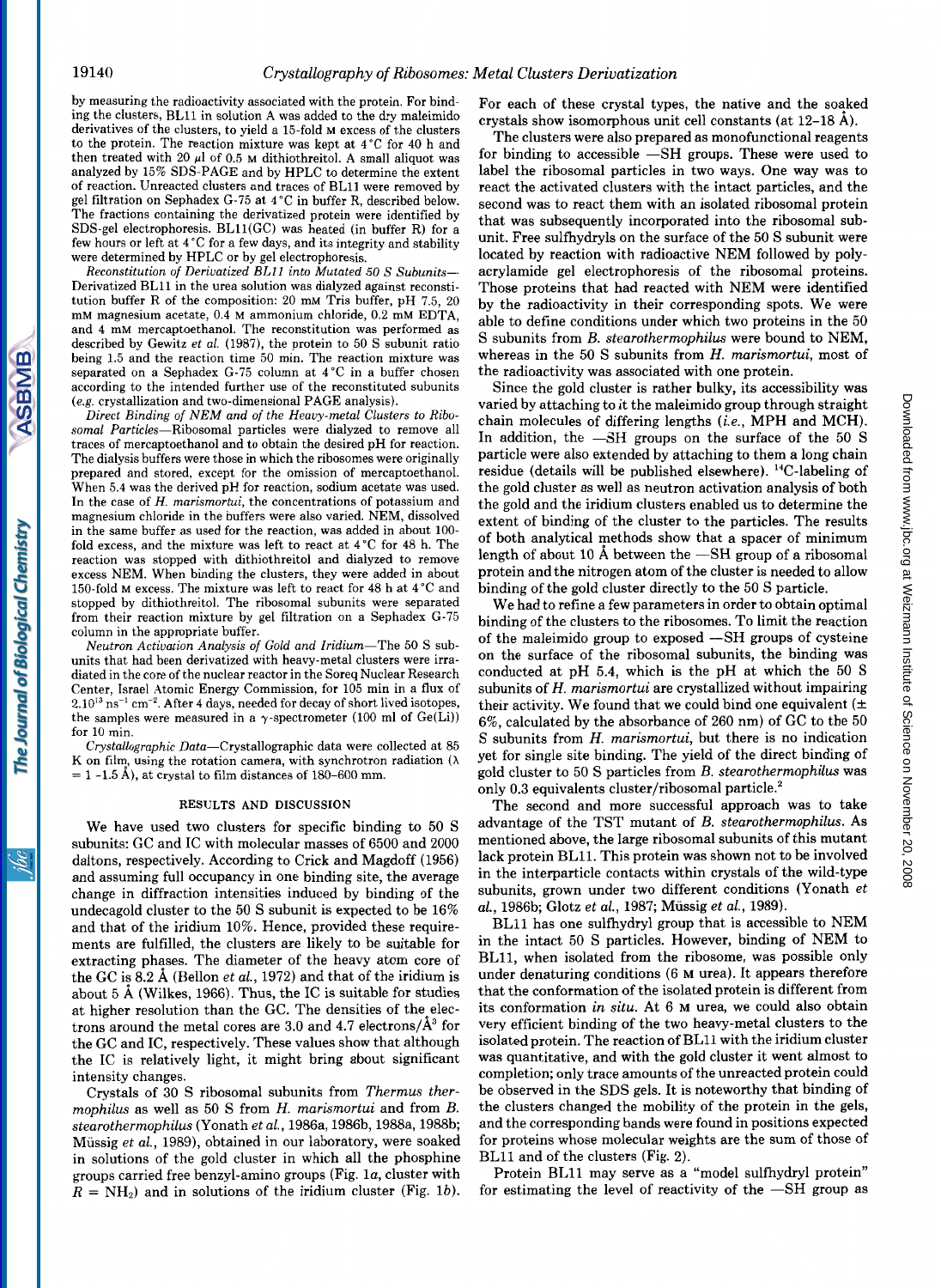

**FIG. 2. SDS-PAGE of BLll(CC)** *(a),* **BLll(1C)** *(b),* **and BLll (c).** *I* **and** *II* **indicate derivatization of BLll with** MPH **and**  MCH, **respectively. The reactions were carried out at 4** "C **unless marked by** *RT* **(room temperature).** 

well as the stability of the bond between the  $-SH$  and the clusters. As discussed above, this sulfhydryl group was found to be fully reactive (Fig. 2). The products of the reaction between the  $-Sh$  (on BL11) and the clusters BL11(GC) and BLll(1C) were found to be most stable. For example, BLll(GC) was heated for **3** h at 56 "C in buffer R, which contains **4** mM mercaptoethanol, and in a parallel experiment, in the same buffer without the mercaptoethanol. In the latter case, there was no detectable disintegration of BL11(GC). Moreover, even when using buffer R, in the presence of an excess of mercaptoethanol, which competes with the ribosomes for the cluster (by ligand exchange), only 4-4.5% (after 1 h) and 9-9.5% (after **3** h) of BLll were found to be devoided of the cluster. No further disintegration could be detected even after a few days of **4** "C, and the modified protein could be incorporated into mutated core particles to give almost fully (92-98%) derivatized 50 S subunits.

Derivatized BLll was reconstituted with the 50 S subunits of the TST mutant to form modified 50 S particles. The reconstitution of BLll(NEM) was found to be quantitative, as could be established by determining the radioactivity associated with a known amount of subunits. The reconstitution of the protein bound to heavy-metal clusters was determined by two methods: neutron activation analysis of the heavy atoms, and two-dimensional PAGE of proteins that had been selectively detached from the ribosome (Gewitz *et al.,* 1987). All the samples of reconstituted particles with gold and with iridium clusters tested by neutron activation analysis demonstrated that one cluster molecule  $\pm 5\%$ , calculated by the absorbance at 260 nm) was bound to each 50 S subunit. The two-dimensional PAGE showed that the reconstituted particles contained BLll with the cluster attached to them. In the gel of proteins from the reconstituted particles with BL11(IC), there appears a new spot that is somewhat different in color, a little more diffuse, and slightly slower migrating than the native BLll (Fig. **3).** Since there is no BLll present in the particles from the mutant, this new spot corresponds to the reconstituted BLll(1C). The gels from 50 S particles containing reconstituted BLll(GC) are somewhat different (Fig. **3).**  Here, we could clearly locate two new spots: one corresponding in location to BL11, and an additional tailing spot above it. It seems that BL11(GC) decomposed partly, either during the process of stripping the proteins from 50 S subunits or during the lengthy procedure of running the two-dimensional gel. Indeed, in parallel control experiments, it was shown that isolated BL11(GC) submitted to the procedure used for stripping the proteins from 50 S followed by electrophoresis and BL11(GC) submitted only to electrophoresis gave the same pattern: namely, a spot corresponding to native BLll and an additional tailing one that corresponds to BLll(GC).



**FIG. 3. Two-dimensional PAGE of ribosomal proteins split from 50 S subunitsof** *B. stearothermophilus (a), 50* **S subunits from the mutated ribosomes (TST) (the expected location of BLll is marked by a** *dashed line circle* **(a), reconstituted subunits obtained from BLll(GC) and 50 S of the TST mutant**  *(c),* **and reconstituted 50** *S* **subunits obtained from BLll(1C) and 50 S of the TST mutant (4.** 



**FIG. 4. Crystals of reconstituted subunits obtained from BLll(1C) and 50 S subunits (grown as in Mussig** *et al.,* **1989) of the TST mutant and their diffraction pattern.** *Bar,* **0.2** mm.

It is interesting that the 50 S subunits, after the incorporation of the derivatized or the native BL11, are biologically active and could be crystallized in two and three dimensions (Miissig *et al.,* 1989) under the same conditions as used for crystallization of the 50 S particles from the wild type of *B. stearothermophilus* (Fig. **4).** Furthermore, neutron activation analysis showed that the dissolved crystals of the mutated 50 S subunits reconstituted with BLll(GC) contained the gold cluster. Preliminary crystallographic experiments performed with an intense synchrotron radiation beam at 85 K showed that the crystals of the 50 S subunits containing the gold or the iridium clusters are, within the experimental error  $(\pm 0.8\%)$ , isomorphous to the native ones. Thus, the way for subsequent crystallographic analysis has been paved.

Furthermore, the *R* merge (I), computed for comparing between the derivatized **versus** the native crystals, shows

Soi